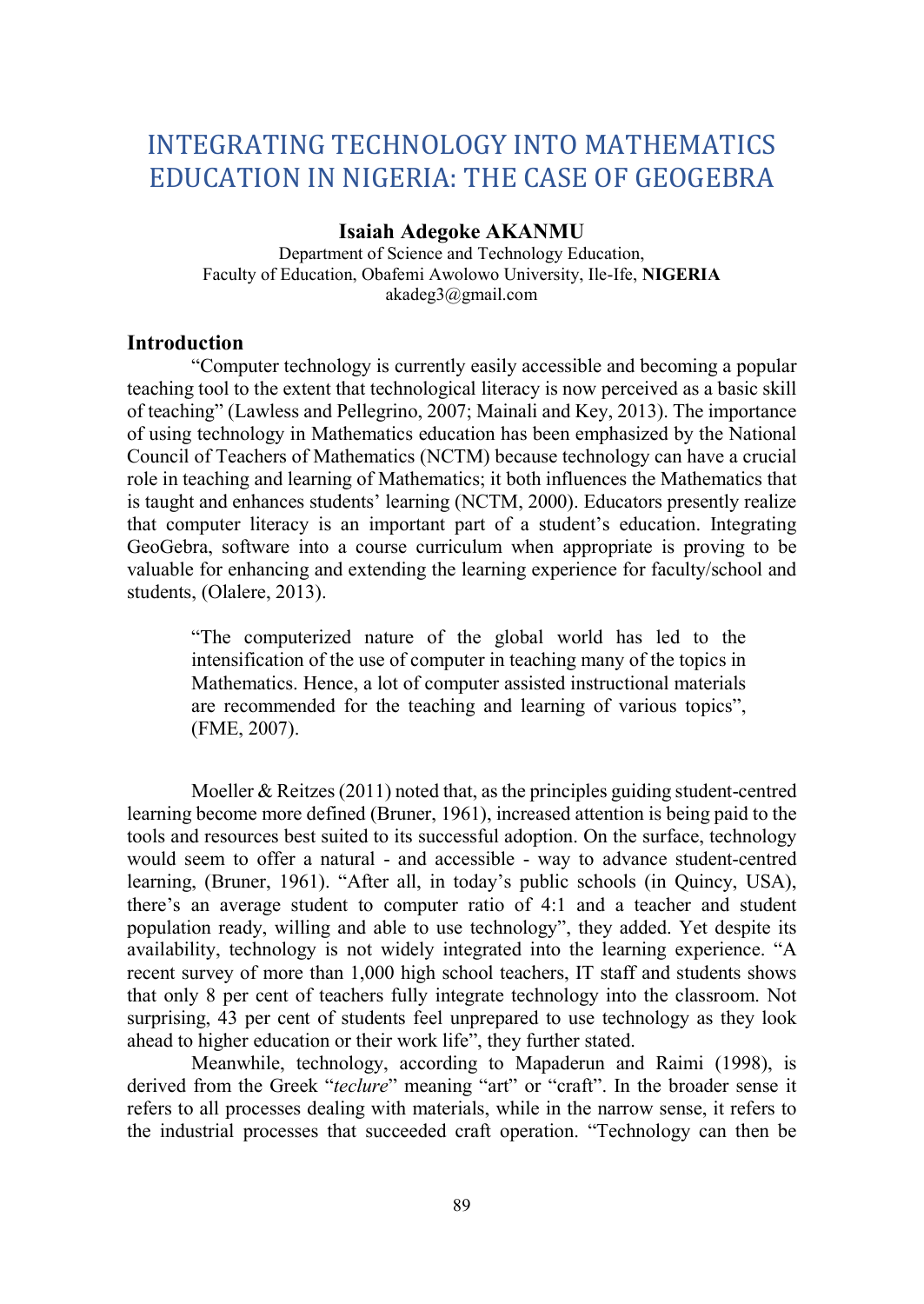defined as the application of scientific knowledge to provide solutions to human problems", they added.

# The Potential Technology Offers

Because technology is both highly customizable and intrinsically motivating to students, it is particularly well-suited to expand the learning experience. To date, research on the effectiveness of technology has focused primarily on higher education and professional development, yet it suggests that specific uses of technology can improve primary to secondary students' outcomes as well. In line with the findings of Moeller & Reitzes (2011), there are indications that GeoGebra and technology at large can:

Help diagnose and address individual needs. Technology can equip teachers to assess an individual student's strengths and needs. Two main approaches to technology-supported assessment exist. One is a mastery learning approach tied to accountability systems. This enables teachers to benchmark students as they progress through a standards-based curriculum. The other assesses understanding which produces a picture of student thinking. Both approaches help establish a clear baseline from which teachers can then serve as coaches and advisors, steering students to the right mix of resources and projects that meet curricular requirements, (Bruner, 1961).

Equip students with skills essential for work and life in a 21st century global society. Using technology for purposes, such as writing, research and analysis - rather than simply drills and practice - can enhance student competencies that surpass the knowledge and skills typically measured in achievement tests. These competencies include problem solving, creativity, collaboration, data management and communication. Many employers find these skills lacking among today's college graduates. In addition, a number of organizations ranging from the Partnership for 21st Century Skills to the U.S. Department of Education see literacy in digital media as essential for succeeding in a global society.

Provide an active experience for students. Technology can equip students to independently organize their learning process, (Bruner, 1961). So, instead of being passive recipients of information, students using technology become active users. At the same time, technology transfers some responsibility for learning to students. Through online learning (which provides increased access to course content, more scheduling flexibility, and better access to alternative education choices) and alternative media (such as digital games and project-based learning), students have the flexibility to direct their individual progress.

Others include:

- Technology can support key practices of student-centred learning, (Bruner, 1961). For example, emerging technology already prevalent in the consumer and business worlds (such as digital books, cloud computing, collaborative environments, and mobile devices).
- Technology, if rightly done, provides an invaluable way to deliver more personalized learning in a cost-effective way.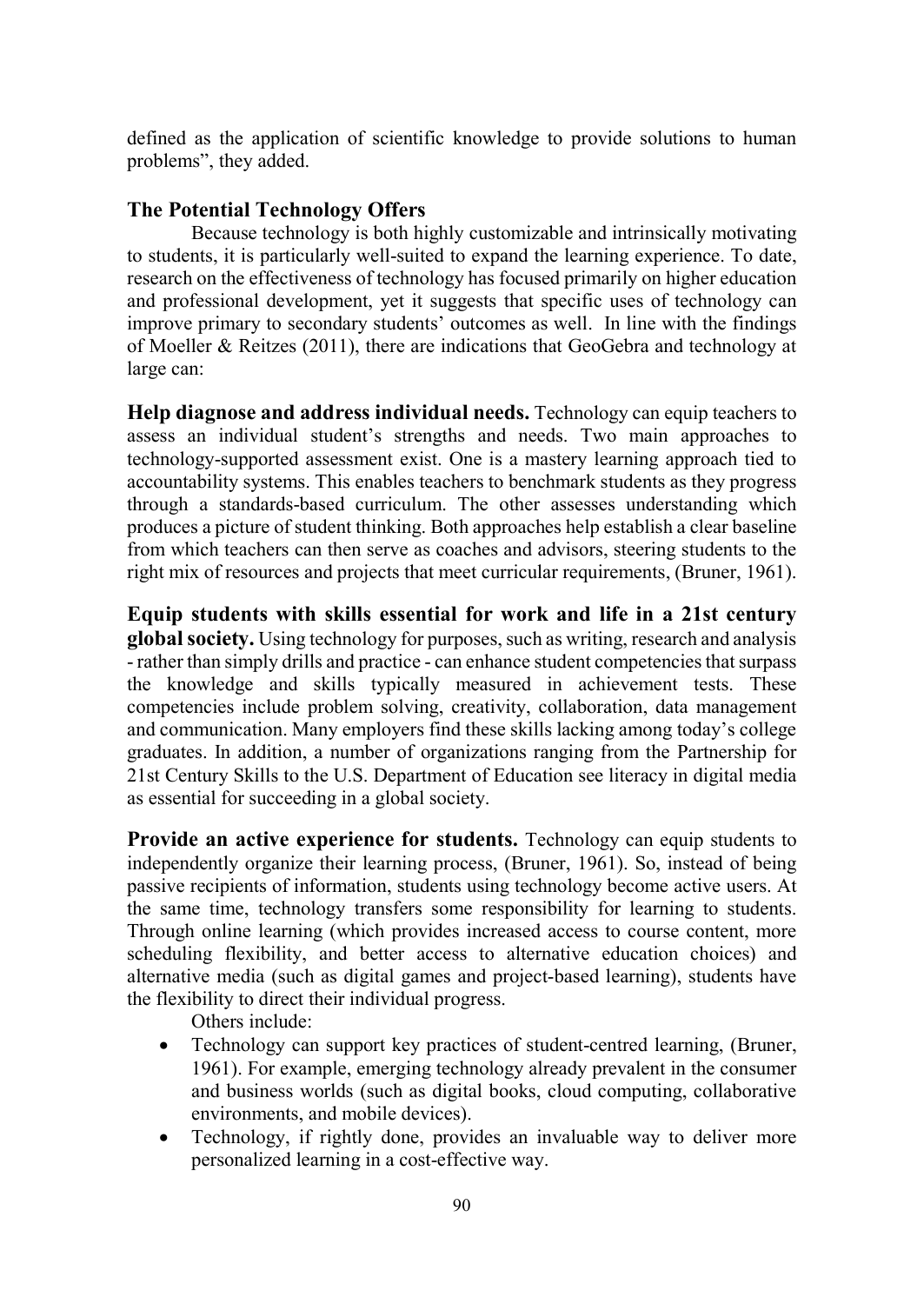- Technology provides high-quality, on-going feedback to teachers and students that can help guide the learning process. And when technology mirrors how professionals use it in the workplace, it can enhance academic achievement, civic engagement, acquisition of leadership skills, and personal/social development.
- Technology can be designed to provide adaptive learning and assessment experiences for students. Most important to student-centred learning (Bruner, 1961), technology can enable outcomes that vary based on students' strengths, interests, and previous performance.

Raji (2011) also highlighted some roles of ICT facilities in the teaching and learning of Mathematics, they include to:

- Arouse students' interest in Mathematics;
- Build on students' experience and knowledge;
- Strengthen students' problem solving skills and reasoning abilities;
- Make the curriculum coherent and compatible with known relationships and sequences of important mathematical ideas:
- Introduce Mathematics instructional activities;
- Provide opportunities for students' deep and sustained interaction with key mathematical ideas;
- Integrate Mathematics with other activities and other activities with Mathematics.

 Preiner (2008) agreed that new technology has become a very important factor in everyday life since few decades ago. Nowadays, computers are vital for business and economy and 'computer literacy' is considered as a very important skill in our society. For instance, for young people who have grown up having access to computer technology at home, computers have become common tools for information, communication, text processing, and playing games, among others. Besides, the development and rapid growth of the internet in combination with its increasing accessibility for the public has opened up a whole new digital world.

 Lawless and Pellegrino (2007), and Preiner (2008) revealed that several educational organizations have started to develop technology-related standards, while trying to foster the integration of new technology into teaching and learning, knowing about the increasing importance of new technologies for everyday life. "Technology is essential in teaching and learning Mathematics; it influences the Mathematics that is taught and enhances students' learning" (NCTM, 2000).

Students can benefit in different ways from GeoGebra integration into everyday teaching and learning of Mathematics. New learning opportunities are provided in technological environments, potentially engaging students of different mathematical skills and levels of understanding with mathematical tasks and activities (Hollebrands, 2007). Additionally, the visualization of mathematical concepts and exploring Mathematics in multimedia environments can foster their understanding in a new way, Van Voorst (1999). Preiner (2008) reported that technology was "useful in helping students view Mathematics less passively, as a set of procedures, and more actively as reasoning, exploring, solving problems, generating new information, and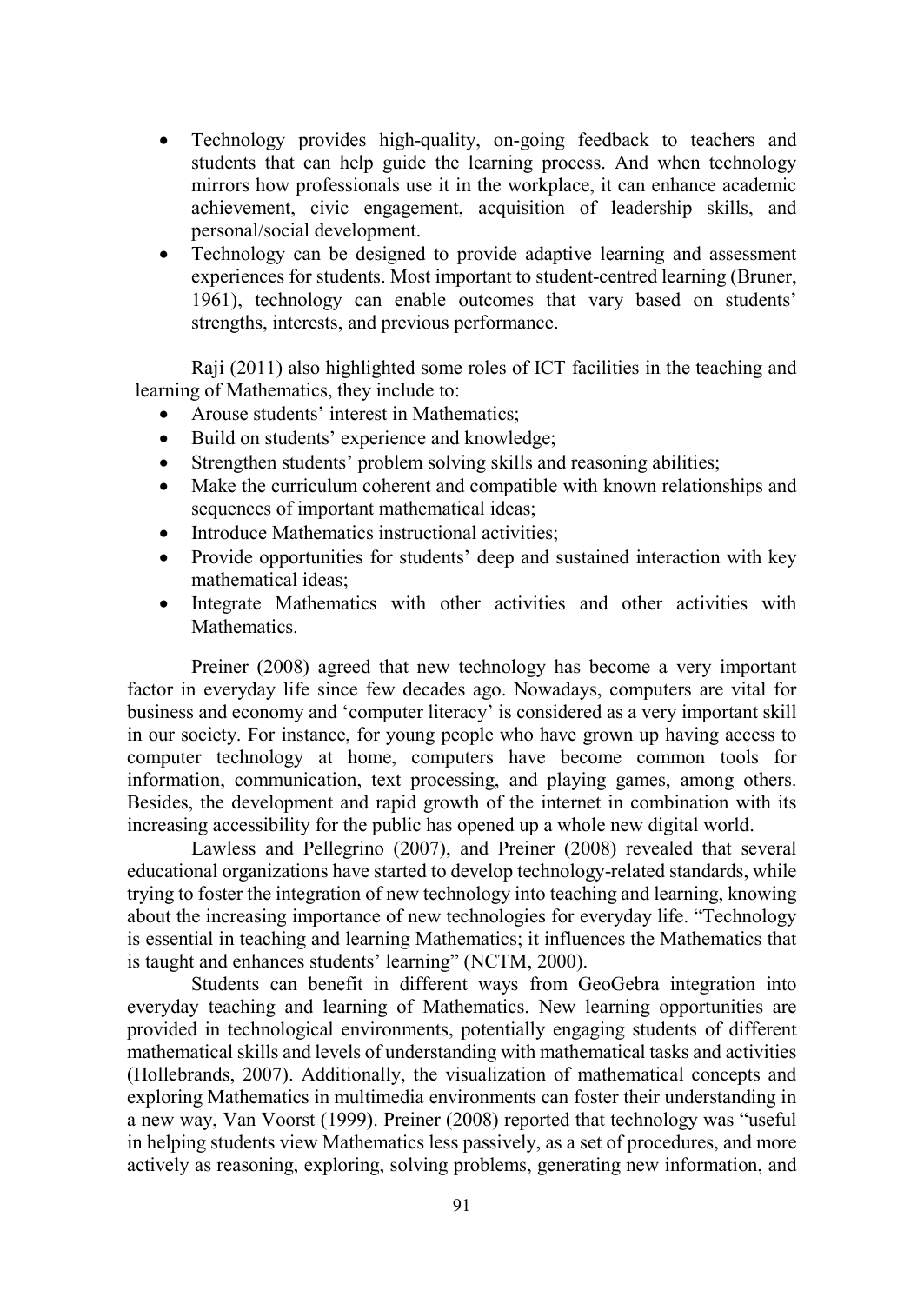asking new questions." She therefore claimed that technology helps students to "visualize certain Mathematics concepts better" and that it adds "a new dimension to the teaching of Mathematics".

 Technology environments allow teachers to adapt their instruction and teaching methods more effectively to their students' needs (NCTM, 2000). By integrating educational tools into their everyday teaching practice, those teachers can provide creative opportunities for supporting their students' learning and fostering the acquisition of mathematical knowledge and skills. Gifted students can also be supported more effectively than ever by nurturing their individual interests and mathematical skills. While the weaker students can be provided with activities that meet their special needs and help them to overcome their individual difficulties (Preiner, 2008). ICT has almost taken over everything a man does on earth. It has been seen to have a revolutionary impact on Mathematics methodology and education in general, Fadare (2012).

 Finally, students can develop and demonstrate deeper understanding of mathematical concepts and are able to deal with more advanced mathematical contents when GeoGebra is involved than in 'traditional' teaching environments (NCTM, 2000).

#### The Challenges to Overcome

Integrating technology into educational practices has proven to be a slow and complex process. In fact, it can take four or more years from the time new technologies are first introduced to the point when changes can be observed in students. Presently, the most prevalent barriers to successful integration include organizational support, teacher attitudes and expectations, and technology itself (Moeller & Reitzes, 2011).

School culture and structure don't support specific uses of technology. Often, technology is not aligned with a school district's vision, mission and curriculum. As a result, there is no foundation in place to provide consistent access to - and use of - technology throughout the primary & post primary years. Using technology to support student-centred learning requires leadership, administration and the community to collaborate and set an agenda for technology that reflects local needs, focuses on a common set of learning standards, and connects students to realworld audiences.

Most teachers lack confidence in technology as well as their technology skills. According to a National Centre for Education Statistics study, only 23 per cent of teachers' surveyed feel prepared to integrate technology into their instruction. Those who use technology do so primarily to present information rather than to provide hands-on learning for students. Some are unclear about policies governing the use of technology. Others are uncomfortable with investing instructional time to deal with possible equipment failures or slow Internet access. Clearly, more of an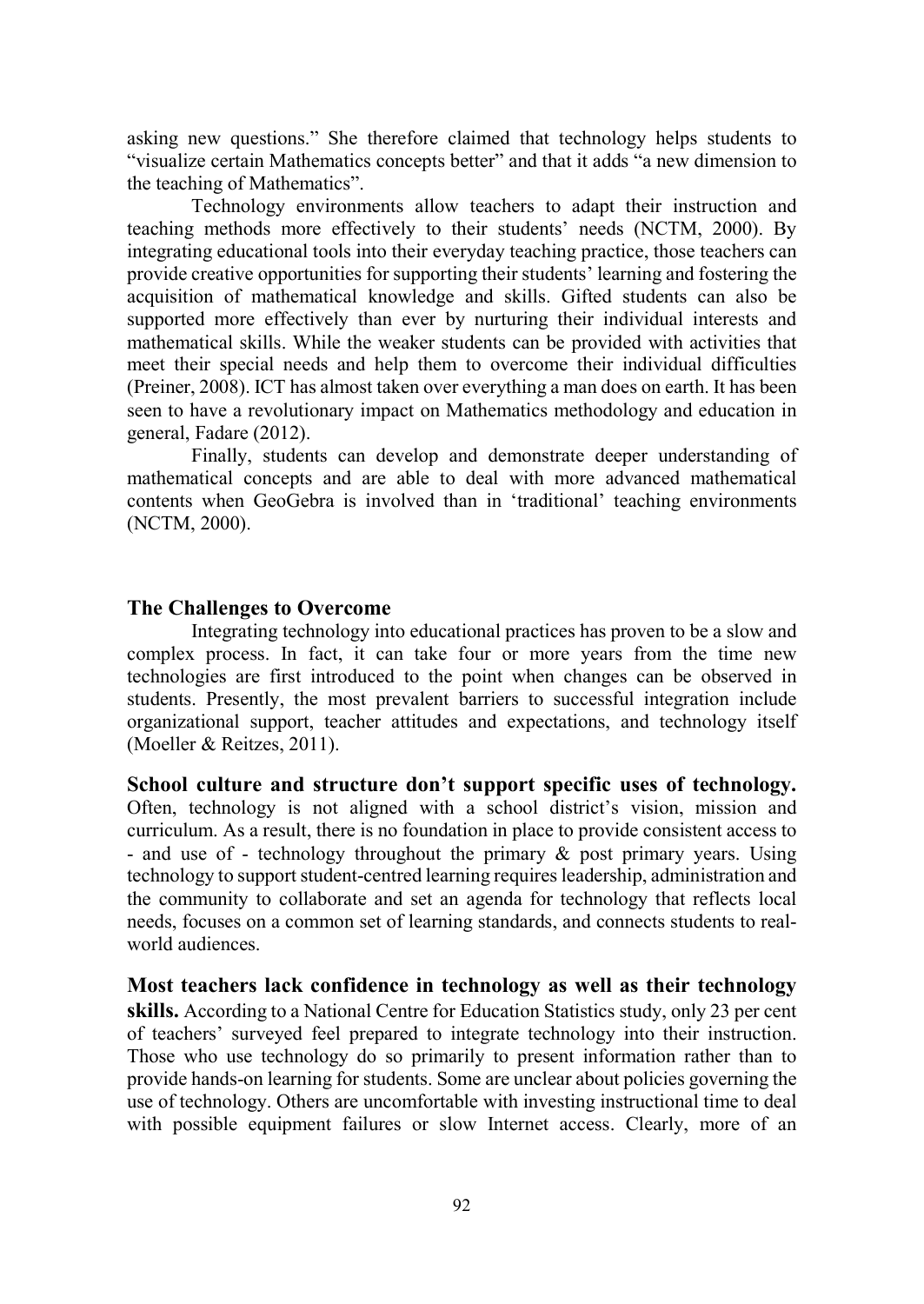investment in technology training and technical support needs to be factored into primary and post primary funding and resource allocation (Moeller & Reitzes 2011).

 Moeller & Reitzes (2011) thereby concluded that while technology can provide a powerful teaching and learning tool, it cannot drive reform on its own. To be widely adopted, technology must be part of a comprehensive and systematic effort to change education.

## Precautions in Using Technology in Teaching and Learning

According to Fadare (2012), the following consideration may be used by schools and teachers to guide their decisions regarding Mathematics and technology: Students require a strong foundation in basic skills. Technology does not replace the need for all students to learn and master basic Mathematics skills. All the students must be able to perform simple calculation easily without the use of calculators or other electronic tools. The students' use of technology must build on these skills and understandings; it is not a substitute for them.

Technology should be used to promote Mathematics learning. Technology can help promote students' understanding of mathematical concepts, quantitative reasoning, and achievement when used as a tool for solving problems, testing conjectures, accessing data, and verifying solutions. In addition, students can exchange ideas and test hypotheses with a far wider audience through the internet. Technology makes Mathematics more accessible and allows one to solve mathematical problems with speed and efficiency. Technology may also be used to reinforce basic skills through computer-assisted instruction, tutoring systems, and drill and practice software.

The focus must be on Mathematics content. The focus must be on learning Mathematics, using technology as a tool rather than as an end in itself, for technology supports is not a substitute for the development of quantitative reasoning and problemsolving skills. However, technological tools cannot be used effectively without an understanding of Mathematics skills, concepts and relationships. As students learn to use electronic tools, they must also develop the quantitative reasoning necessary to make full use of those tools. They must also have opportunities to reinforce their estimation and mental Mathematics skills and the concept of place of value so that they can quickly check their calculations for reasonableness and accuracy.





Fig.1 Field Experience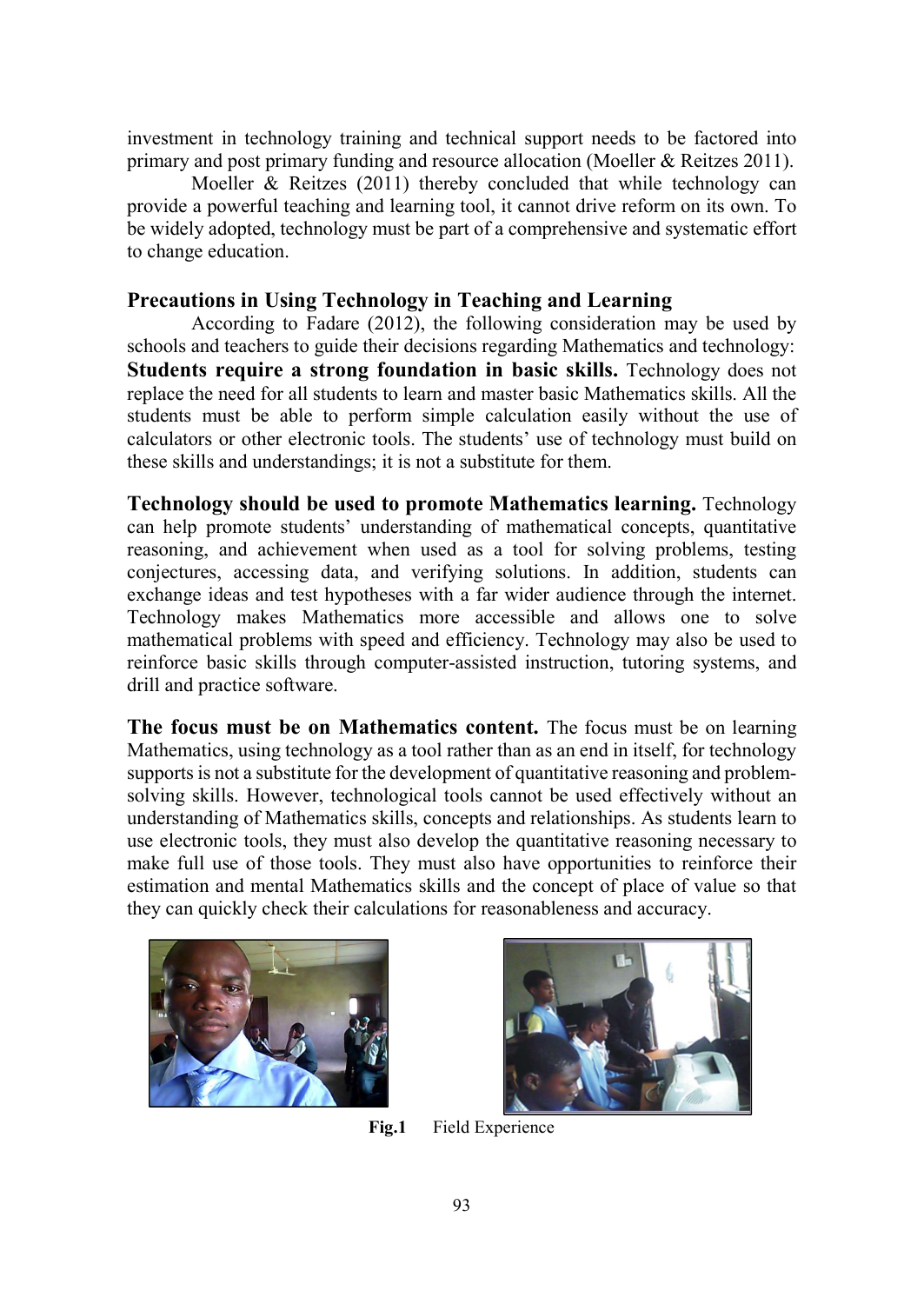

Fig.2 Sine and Cosine Graphs

#### References

Bruner, J. (1961). The Act of Discovery. Harvard Educational Review,  $31$ ,  $21 - 32$ .

Fadare, A.O. (2012). Improving the Teaching and Learning of Mathematics through Improvisation of Instructional Resources in a Period of Economic Downturn in Nigeria. In Oyo State Journal of Mathematical Association of Nigeria (OSJMAN), August, 2012, 3 (2), 67-77.

Federal Ministry of Education (2004). National Policy on Education. Lagos.

- Federal Ministry of Education (2007). Senior Secondary Education Curriculum: Mathematics for SS  $1 - 3$ . Abuja: NERDC.
- GeoGebra Community Newsletter (2012). GeoGebra. Retrieved from GeoGebrawiki, july.

GeoGebra Community Newsletter (2013). GeoGebra. Retrieved from GeoGebrawiki, april.

- Hohenwarter, M. & Lavicza, Z. (2007). Mathematics Teacher Development with ICT: Towards an International GeoGebra Institute. In K¨uchemann, D., (Ed.) Proceedings of the British Society for Research into Learning Mathematics, Volume 27, 49 – 54, University of Northampton, UK. BSRLM.
- Hollebrands, K. F. (2007). The Role of A Dynamic Software Programme for Geometry In The Strategies High School Mathematics Students Employ. Journal for Research in Mathematics Education,  $38(2)$ ,  $164 - 192$ .
- International GeoGebra Institute (2013). GeoGebra, Mathematics and Science for Learning and Teaching.
- Lawless, K. A., & Pellegrino, J. W. (2007). Professional Development in Integrating Technology into Teaching and Learning: Knowns, Unknowns, and Ways to Pursue Better Questions and Answers. Review of Educational Research, 77, 575-614.